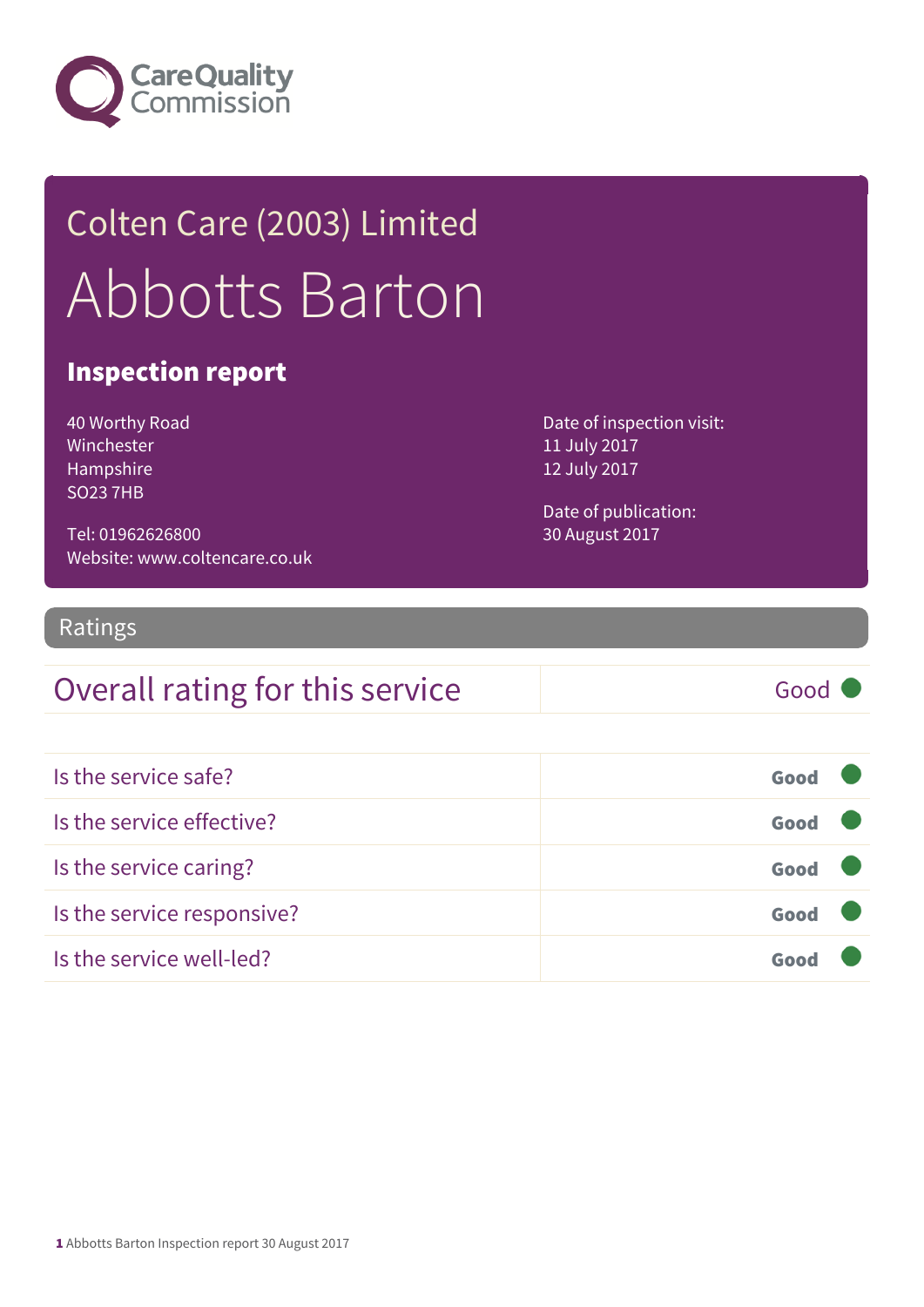### Overall summary

The inspection took place on the 11 July 2017 and was unannounced. The inspection continued on the 12 July 2017 and was announced. Abbotts Barton is a residential nursing home situated on the northern edge of Winchester registered to provide accommodation for up to 60 people. There were 54 people using the service on the days of our inspection. Rooms are over three floors, single occupancy and all have an ensuite with a wash basin and toilet. Specialist bathrooms are available on each level of the home. There are a range of public areas including a lounge on each floor, dining room, library and café. There are communal secure gardens with good access from the building.

The home has a registered manager. A registered manager is a person who has registered with the Care Quality Commission to manage the service. Like registered providers, they are 'registered persons'. Registered persons have legal responsibility for meeting the requirements in the Health and Social Care Act 2008 and associated Regulations about how the service is run.

People who were administering their own medicines were placed at an increased risk of harm because risk assessments and reviews were not being completed consistently. Medicines given by staff had been ordered, stored and administered safely including the application of topical creams.

People were supported by enough staff although people told us at times they felt they had to wait too long for help with care. Records showed us that the service had put actions in place that had reduced the length of time call bells were being answered. Staff had been recruited safely and had been given an induction and on-going training and support to enable them to carry out their roles effectively.

People felt safe and were cared for by staff that had been trained to recognise signs of abuse and knew the actions they needed to take if abuse was suspected. Risk assessments relating to peoples assessed risks had been completed and reviewed regularly and actions put in place to minimise risks to people. People had access to healthcare in a timely way and when appropriate.

The principles of the Mental Capacity Act were being followed. People had been supported to make their own decisions and records showed us that when they couldn't decisions had been made in their best interest. Deprivation of Liberty Safeguards had been applied for when people needed their liberty to be restricted for them to live safely in the home.

Peoples eating and drinking needs were understood by both the catering and care staff including peoples likes, dislikes and any special dietary requirements. Menus provided a choice of nutritious meals and snacks which were available 24 hours a day.

People and their families described the staff as caring, kind and patient. Interactions between people and staff were relaxed and friendly. Staff had a good knowledge of people which enabled effective communication. People felt involved in decisions about their care and told us that they felt their privacy,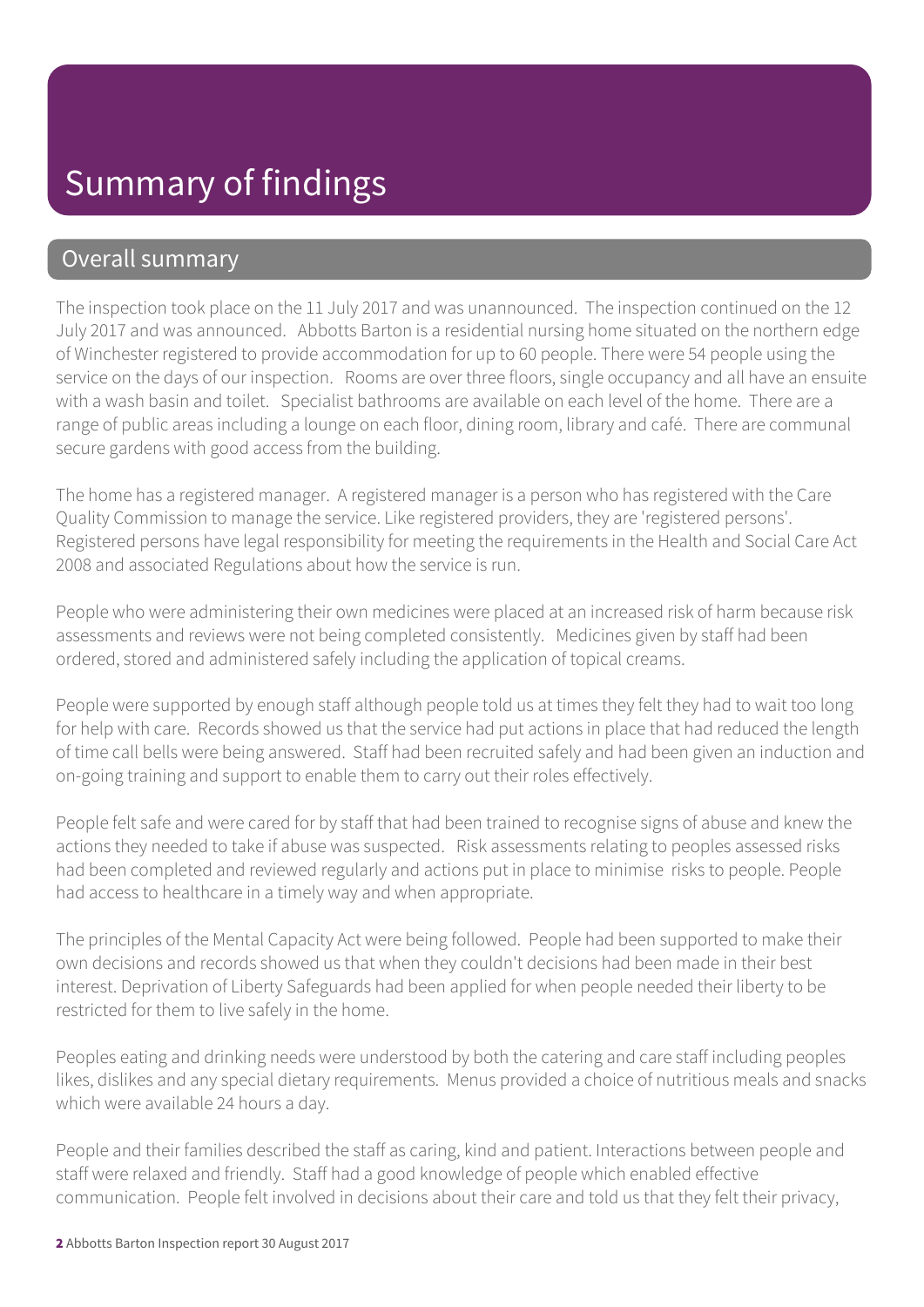dignity and independence was respected. A complaints procedure was in place and people felt if they used it they would be listened to and actions taken if possible.

Assessments had been completed and were regularly reviewed with people. The information had been used to create care and support plans which gave clear instructions on how a person wanted to be supported. Activities were available seven days a week and included group events in the home, individual activities specific to a person's ability and interest and activities in the community.

Staff spoke positively about the organisation and the home and described the Registered Manager as approachable and effective. Communication was described as good and staff had a good understanding of their roles and responsibilities. The home had made links with the local university and was involved in a student nurse mentoring scheme and also provided a preceptorship scheme for newly qualified nurses. A 'Clinical Excellence Conference' had been held by the organisation which had focused on nurses continuing development ensuring safe and effective practice.

The home had quality assurance processes in place that led to improvements for people. This included a range of audits at both an operational and home level.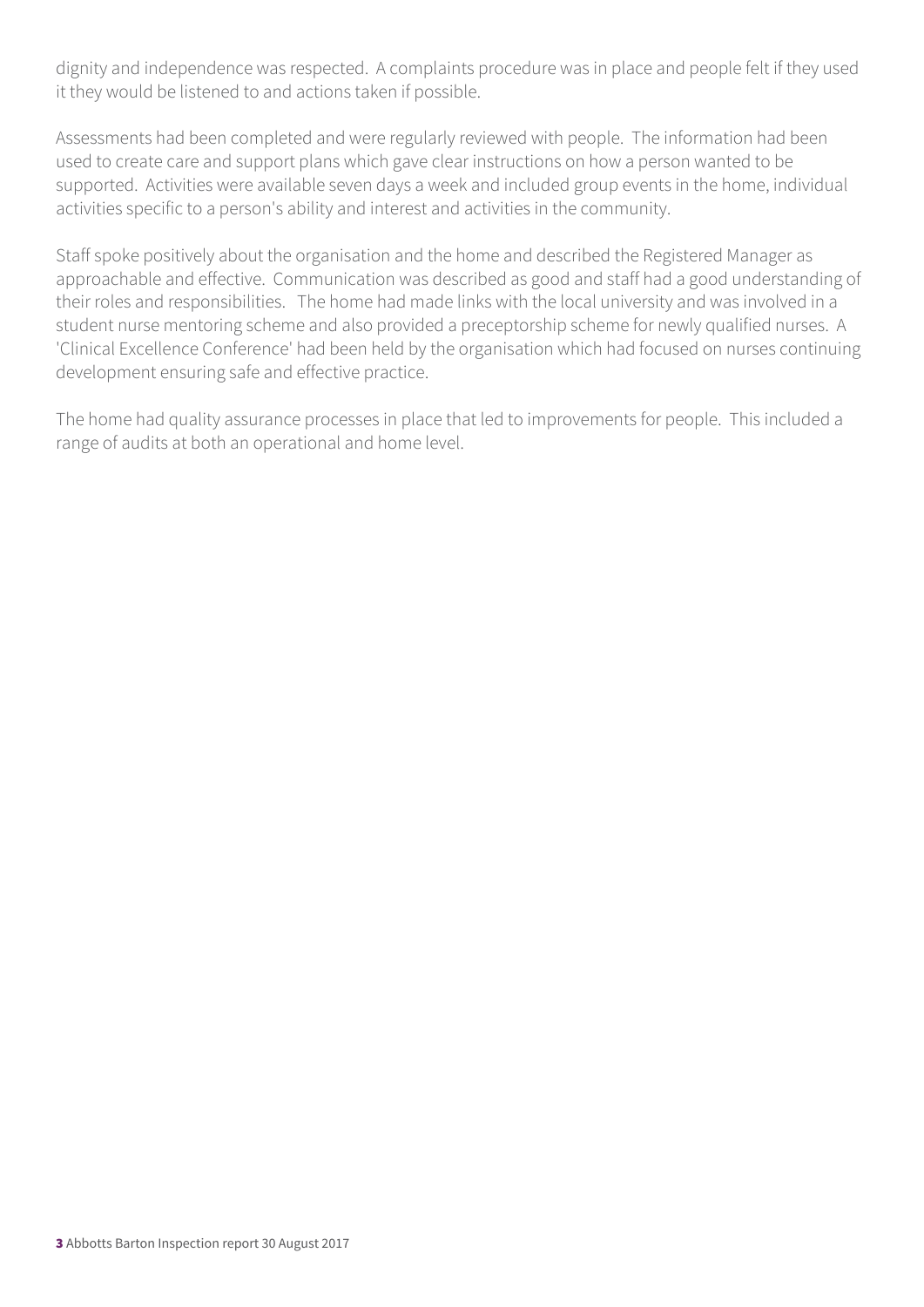### The five questions we ask about services and what we found

We always ask the following five questions of services.

### Is the service safe? Good

The service was not always safe.

Medicines were not consistently administered safely as risk assessments were not consistently being completed for people who self-administered their medicines placing them at an increased risk of harm.

People were supported by enough staff that had been recruited safely.

Risks to people were assessed, regularly reviewed and actions put in place to minimise harm whilst respecting people's choices and freedoms.

Staff had been trained to recognise signs of abuse or poor practice and knew the actions they needed to take if needed.

#### Is the service effective?  $\blacksquare$

The service was effective.

Staff received an induction, on-going training and the support and professional development to carry out their roles effectively.

People's rights and choices are respected in line with the principles of the Mental Capacity Act.

People have their eating and drinking needs understood and met.

People have access to healthcare and are supported to access it if required.

### Is the service caring? The service caring?

The service was caring.

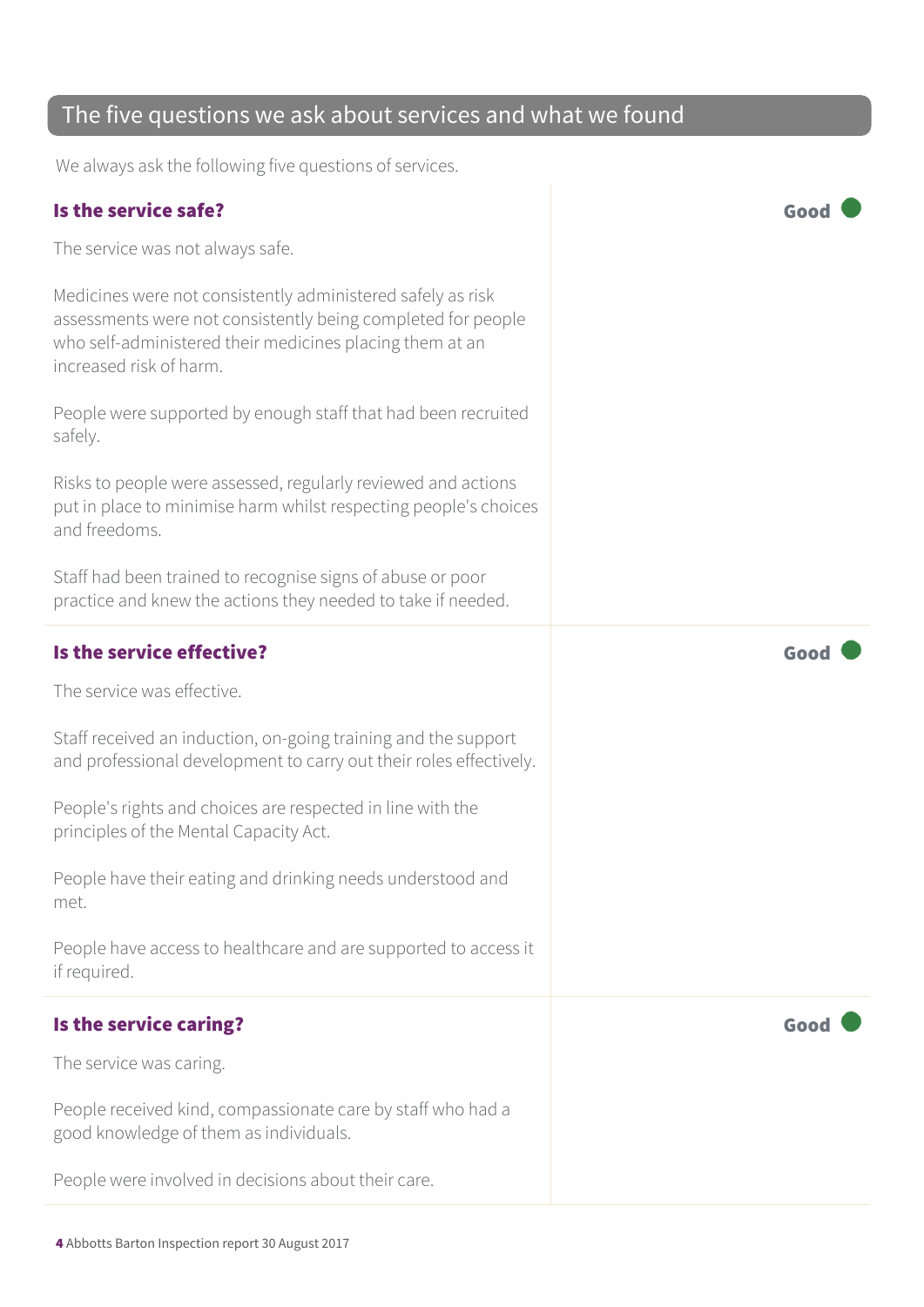| People's dignity, privacy and independence was respected.                                                                               |      |
|-----------------------------------------------------------------------------------------------------------------------------------------|------|
| Is the service responsive?                                                                                                              | Good |
| The service was responsive.                                                                                                             |      |
| People had their care needs assessed and regularly reviewed.<br>Staff had a good understanding of how people needed to be<br>supported. |      |
| A complaints process was in place and people felt that if they<br>used it they would be listened to and actions would be taken.         |      |
|                                                                                                                                         |      |
| Is the service well-led?                                                                                                                | Good |
| The service was well led.                                                                                                               |      |
| The culture was open and positive with an emphasis on inclusion<br>and team work.                                                       |      |
| Staff understood their roles and responsibilities and felt<br>ownership for the organisations values.                                   |      |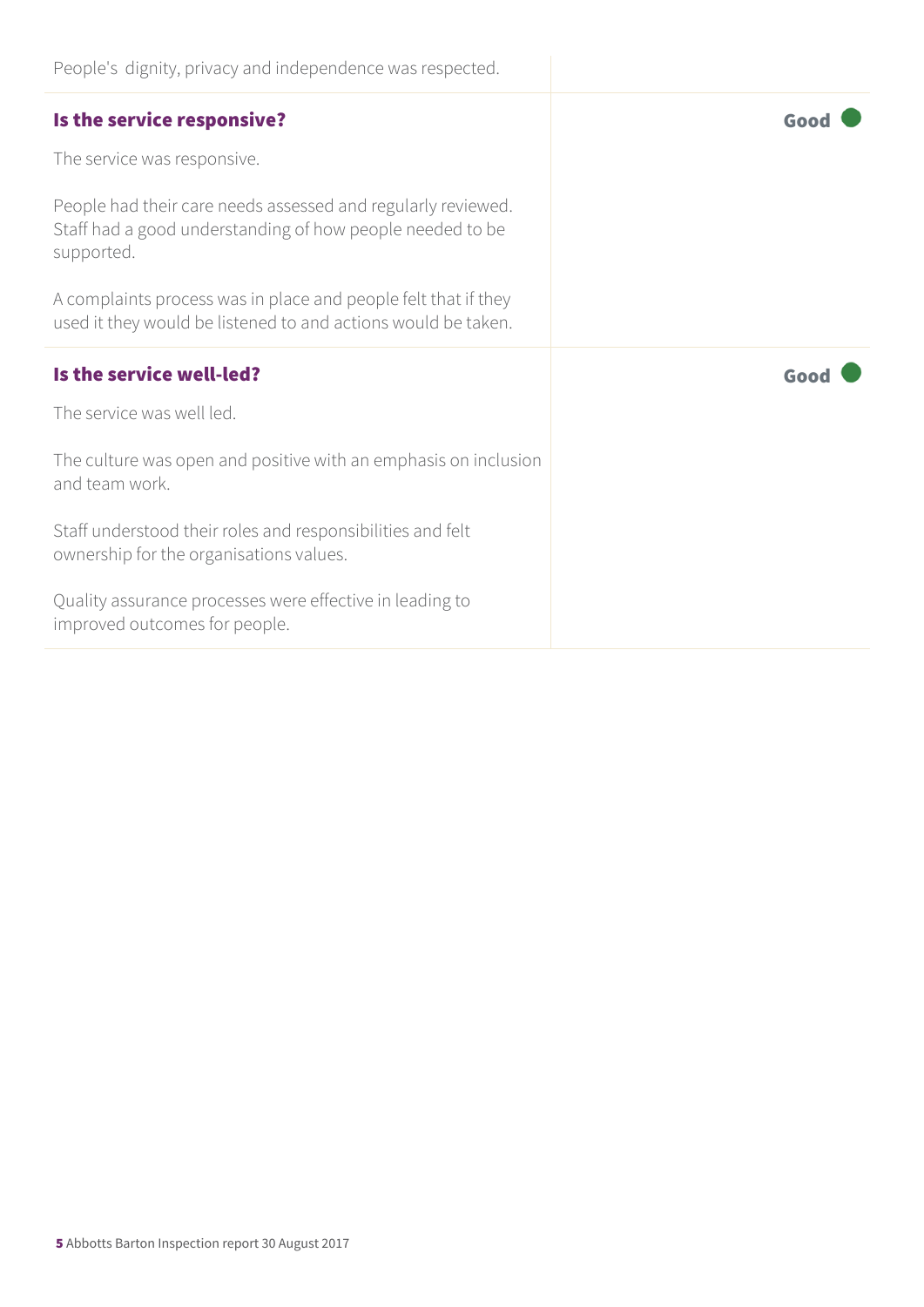

# Abbotts Barton

### Detailed findings

## Background to this inspection

We carried out this inspection under Section 60 of the Health and Social Care Act 2008 as part of our regulatory functions. This inspection was planned to check whether the provider is meeting the legal requirements and regulations associated with the Health and Social Care Act 2008, to look at the overall quality of the service, and to provide a rating for the service under the Care Act 2014

The inspection took place on the 11 July 2017 and was unannounced; it continued on the 12 July 2017 and was announced. It was carried out by one inspector and an expert by experience. An expert by experience is a person who has person experience of using or caring for someone who used this type of care service.

Before the inspection we looked at notifications we had received about the service. A notification is the means by which providers tell us important information that affects the running of the service and the care people receive. We also looked at information on their returned Provider Information Return (PIR). This is a form that asks the provider to give some key information about the service, what the service does well and improvements they plan to make.

During our inspection we spoke with 15 people who used the service and three relatives. We spoke with the registered manager, the operations manager, clinical manager, quality manager, three nurses, and a specialist dementia nurse visiting the service, four care workers, two activity staff, the chef, two waiters and an administrator. We reviewed nine peoples care files and discussed with them and care workers their accuracy. We checked four staff files, care records and medication records, management audits, staff and resident meeting records and the complaints log. We walked around the building observing the safety and suitability of the environment and observing staff practice.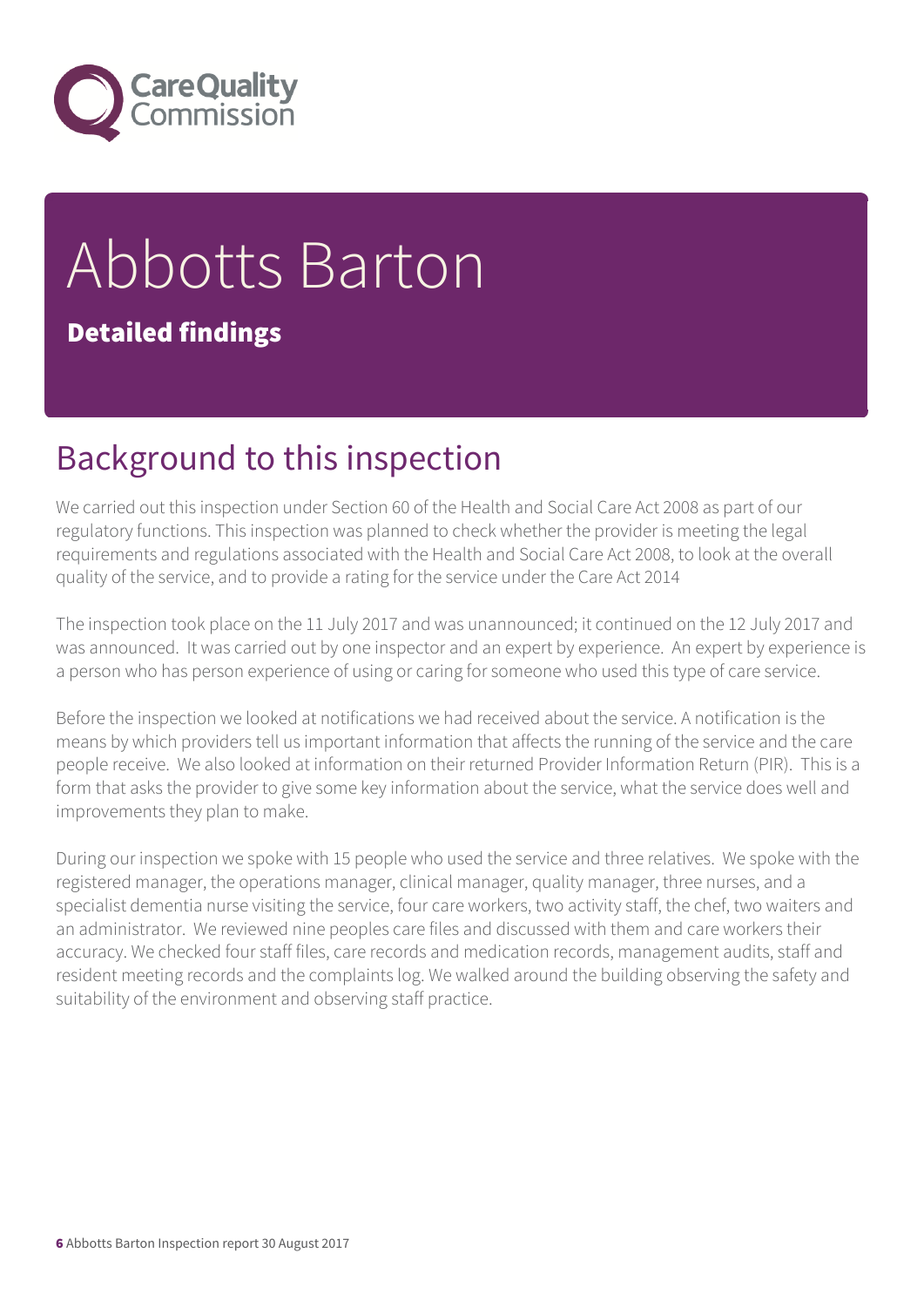People who were administering their own medicines were placed at an increased risk of harm because risk assessments and reviews were not being completed consistently. The provider had a medicine policy detailing the procedure to follow when a person had indicated they would like to administer their own medicine. We found this procedure was not consistently being followed. One person had a risk assessment part completed which did not include answers to any of the risk assessment questions and this had not been signed by their GP. Records told us that the person had suffered a possible stroke but this had not led to their risk assessment being reviewed to assess the person was safe to continue self-administering medicines. Another person had a risk assessment dated 14 May 2014 which to date had not been reviewed. The person self-administered two prescribed medicines but only one had been written on the medicine administration record (MAR). We discussed our findings with the Registered Manager who agreed the process was not operating effectively. During our inspection actions were put in place to minimise any risk of harm. These included reviewing each risk assessment and medicine care plan and contacting people's GP's to confirm they were happy with the arrangements. In addition the medicine audit tool was reviewed and changes made to ensure the procedure for self-administering medicines was expanded in order to capture the issues found during our inspection.

Each floor had a medicine room were medicines were stored. MAR had been completed which provided a full history of medicines people had been administered by trained staff. A fridge was in each room solely used for storing temperature sensitive medicines. The fridge temperature needed to be recorded each day to ensure it was within safe parameters. This had not been consistently completed. We looked at one chart and over the previous 10 days four days had not been recorded. This meant that medicines were at risk of not being stored safely. When medicines with a limited shelf live were opened they had been dated to ensure they were not used for longer than recommended. Some medicines had been prescribed for as and when required (PRN). Protocols were in place that detailed what PRN medicine had been prescribed for, dosages and other information to support decisions when administering the medicine. We spoke with nursing staff who were able to explain the actions they needed to take if a medicine error occurred. Care staff had undergone training on the application of topical medication which included a competency assessment. This meant that staff had the skills needed to support people to manage skin conditions.

People were supported by enough staff most of the time but described occasions when they felt staffing levels meant they had to wait to long for help with care. One person told us "The staff are very rushed in the mornings. They could do with two or three more. You feel you're not getting their full attention. You know they are coming back, but you know it might be a long time. They say five minutes but it might be longer. It's a long time if you're sitting on a commode". Another told us "I've timed it; you can wait 10-15 minutes. Five minutes should be enough". One person explained "One night I had a long period of waiting for a change of blankets. It can be bad at night waiting for the bell to be answered". A relative shared with us "We call for staff and sometimes they come and say can we cancel (the call bell) and come back; I have waited 20 minutes". We read resident and relative meeting minutes for January 2017 were answering call bells had been discussed and people were told they would be kept under review. Call bell audits had been completed that demonstrated improvements. Call bells taking more than five minutes to answer had reduced from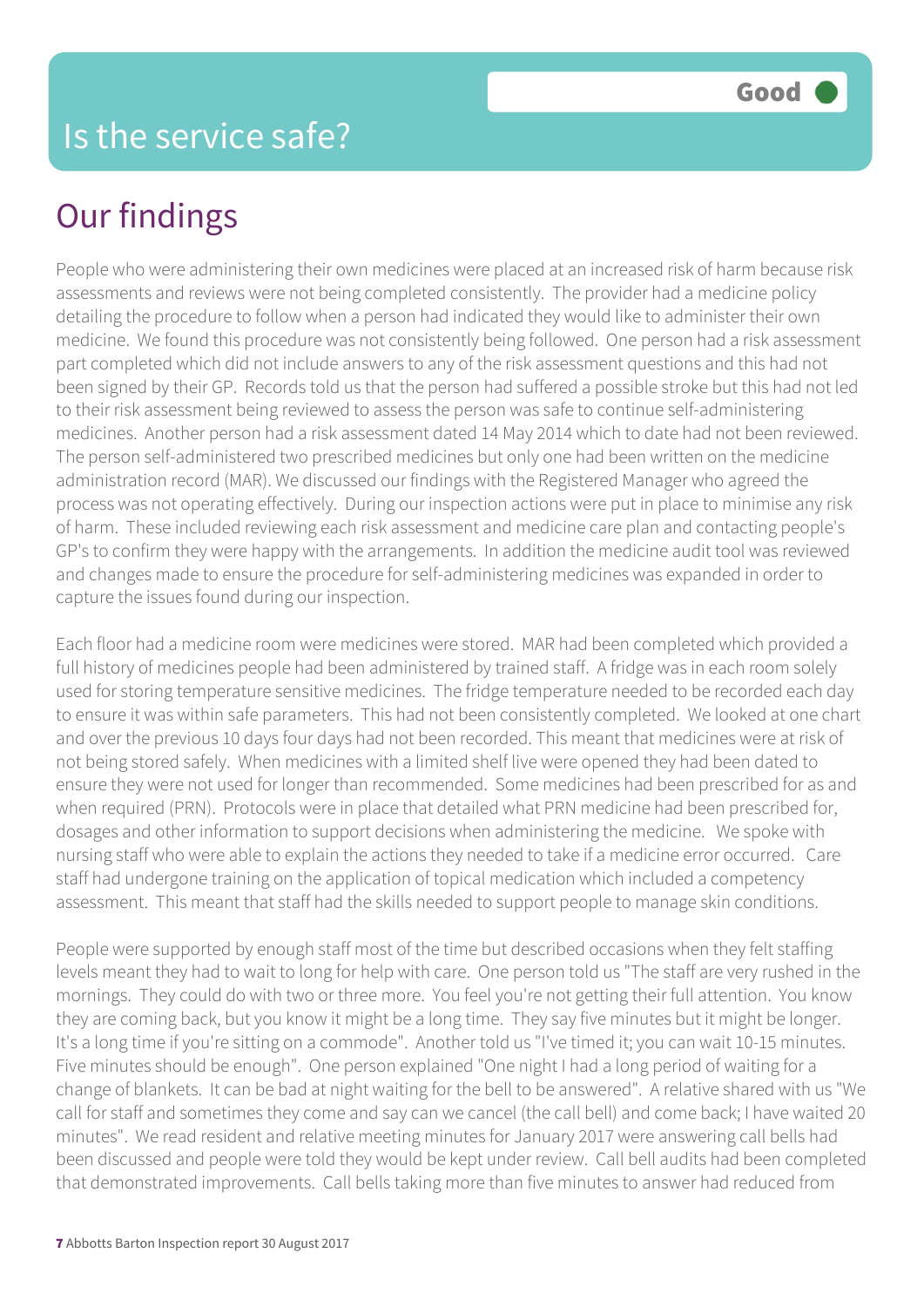24.2% at the start of the year to 7.7%. We saw records were a person became acutely agitated due to an infection and additional staff had been organised so that they could have one care worker with them at all times to ensure their safety until they recovered. Staffing levels had been regularly reviewed to reflect the changing dependency needs of people living in the home. We spoke with nurses and care workers who all told us they felt that staffing levels were good. One care worker told us "I feel there are enough staff, only the odd day if somebody goes off sick. The senior carers do meds and care as well so they will help and it's good as they can then see things from all angles".

Staff had been recruited safely which included obtaining and verifying employment history, references and checks to ensure they are suitable to work with vulnerable people. Policies and procedures were in place and effective at managing unsafe practice.

People and their families described the care as safe. One person said "No one has said anything to ever make me feel unsafe". Staff had completed safeguarding training and understood how to recognise signs of abuse and the actions they needed to take if they suspected a person was at risk of abuse. Staff were aware of external agencies they could report concerns to should they feel it necessary.

Risk assessments relating to peoples assessed risks had been completed and reviewed regularly and actions put in place to minimise risks to people. One relative explained "My (relative) has had falls. They installed lasers and alarms everywhere to warn them if he is restless and gets up". The Registered Manager told us of another person who had been having multiple falls. An alarm system had been fitted which alerted staff and had led to a 90% reduction in them falling. People had their weights monitored regularly and a monthly audit had been completed which was reviewed by the Registered Manager and the chef. Actions to support people's weight and safe eating and drinking had included a high calorie smoothies menu, fortifying food with additional calories and referrals to GP's for specialist support. Some people had been assessed as at risk of skin damage and needed specialist mattresses. These needed to be set to match a person's weight in order to offer maximum protection. We checked four mattresses and they were all correctly set and staff had signed to confirm the mattress setting had been checked each time a person was supported into bed. We spoke with staff who were able to describe the risks people lived with and the actions they needed to take to minimise the risks. This meant that people were at a reduced risk of harm.

Accidents and incidents were recorded and then reviewed by the Registered Manager. Records demonstrated that reviews had led to actions that included changes to the environment, referrals to health and social care professionals and reporting safeguarding concerns. This meant that people were supported safely by staff who were proactive in supporting people to remain living in the home.

People had personal evacuation plans which meant staff had an overview of what support each person would require if they needed to leave the building in an emergency.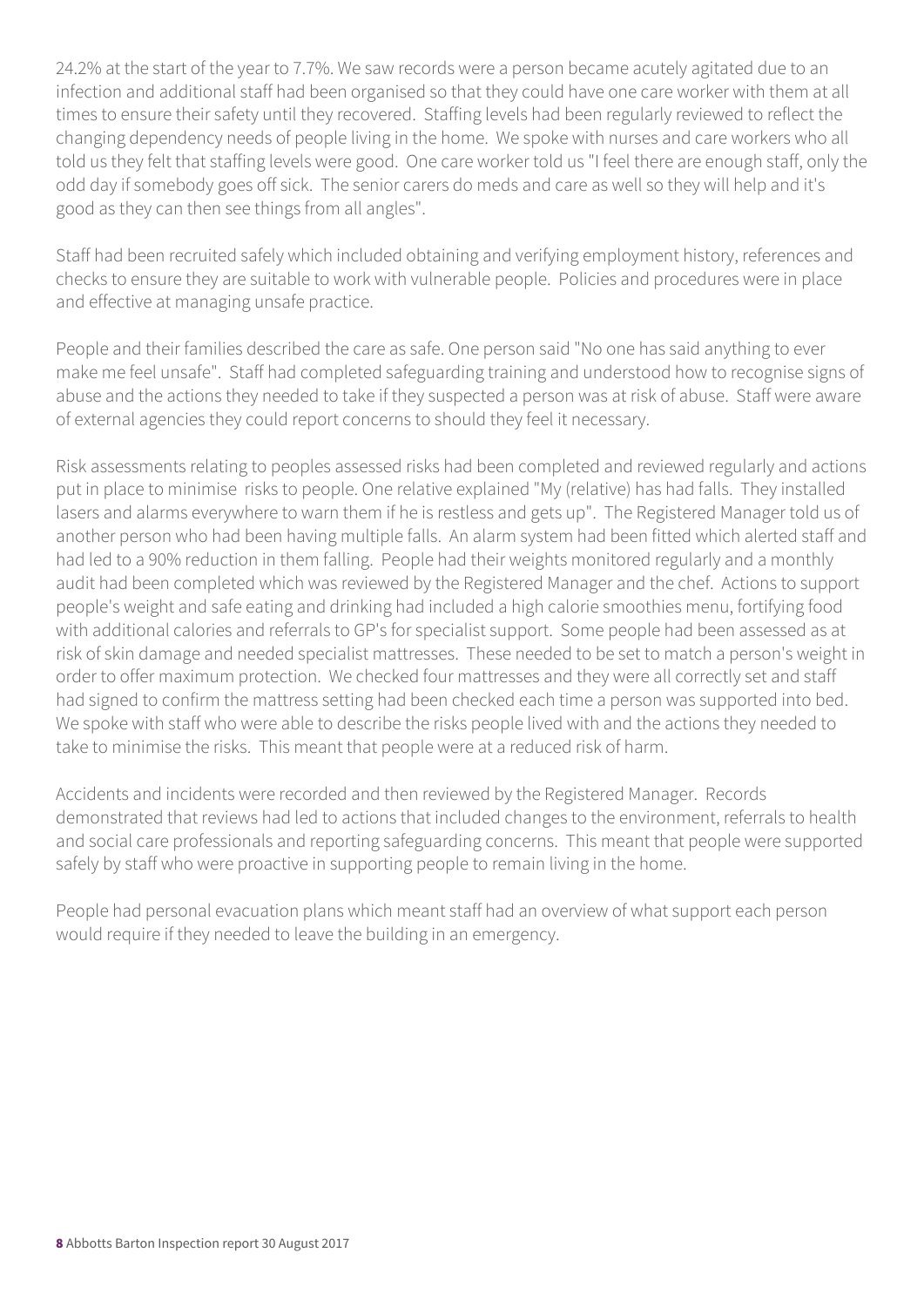People were supported by a staff team that had completed an induction and on-going training that had given them the skills to carry out their roles effectively. Induction included completion of the Care Certificate. The Care Certificate is a national induction for people working in health and social care who did not already have relevant training. Each department had a separate induction booklet that included competencies specific to people's roles. One person told us "The nursing care is very good. They are very competent". Training that staff undertook included infection control, moving and handling, food hygiene and health and safety. Training had also been specific to people living at the home. One nurse shared with us details of an external end of life training course they had attended. They said "It enabled reflection and we looked at case studies. It made us all more aware, including the carers, and made us realise how important it is that we respect people's wishes".

Nurses explained to us how they were supported to keep their clinical skills up to date. One told us "What I have found is that we have regular training and we now get a Nursing Times (professional publication) with the facility to access their on-line training".

Staff told us they felt supported and encouraged to develop their professional skills. Staff received regular supervision and an annual appraisal. Opportunities for professional development had included staff taking a hearing aid course and becoming a hearing aid champion for the home, another had completed additional training in order that they could train colleagues in safe moving and handling practice. We spoke to staff who had completed diplomas in health and social care and saw that this was an ongoing programme.

The Mental Capacity Act 2005 (MCA) provides a legal framework for making particular decisions on behalf of people who may lack the mental capacity to do so for themselves. The Act requires that as far as possible people make their own decisions and are helped to do so when needed. When they lack mental capacity to take particular decisions, any made on their behalf must be in their best interests and as least restrictive as possible.

People can only be deprived of their liberty to receive care and treatment when this is in their best interests and legally authorised under the MCA. The application procedures for this in care homes and hospitals are called the Deprivation of Liberty Safeguards (DoLS).

We checked whether the service was working within the principles of the MCA, and whether any conditions on authorisations to deprive a person of their liberty were being met.

People had been supported to make their own decisions and records showed us that when they couldn't decisions had been made in their best interest. Best interest decisions had included discussion with people's families and health professionals involved in their care. Examples included a person who needed to have their meal texture changed to a soft texture, meeting a person's personal care needs and the use of bed rails for a person at risk of falling from bed. Records showed us these had been made in line with the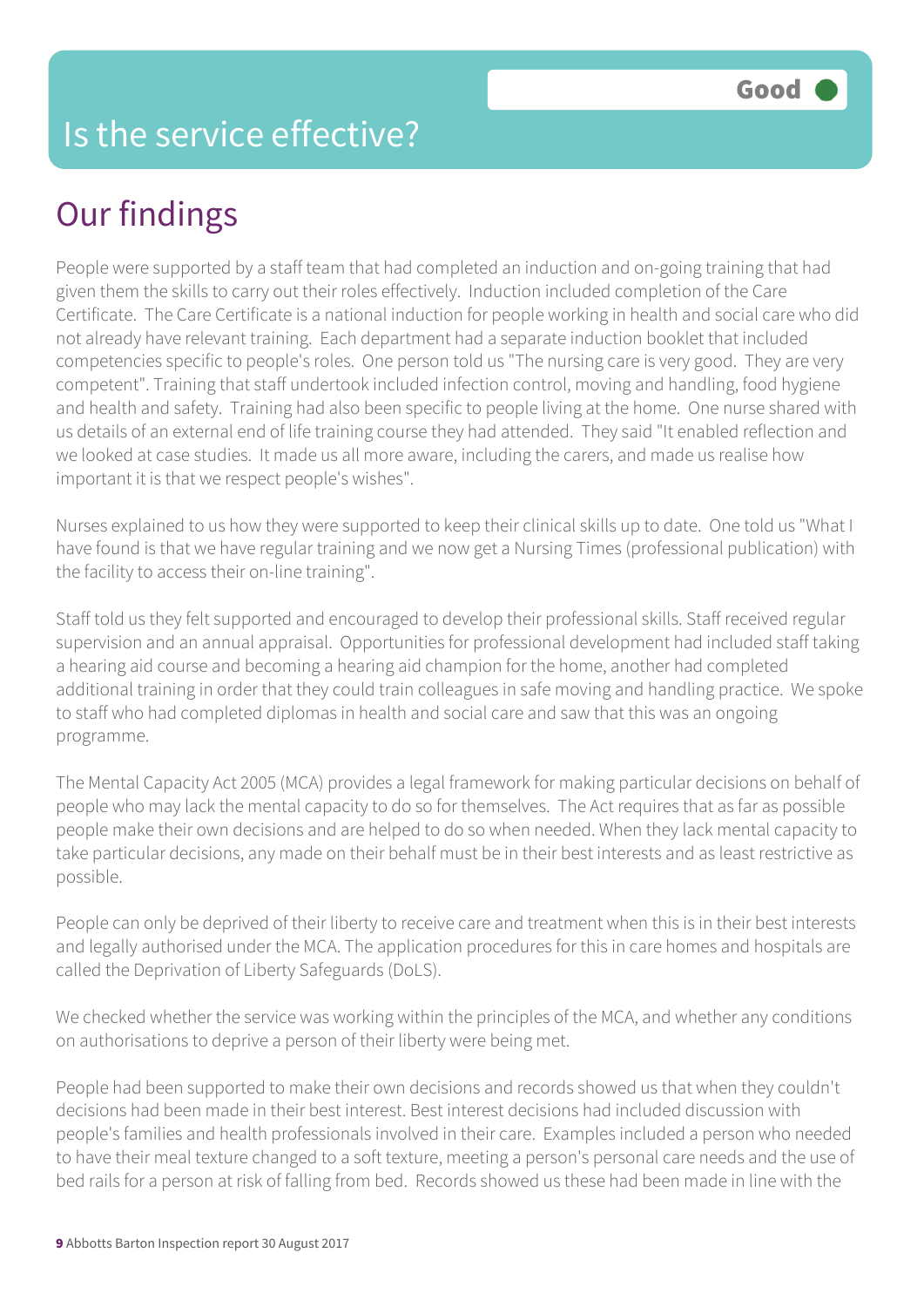principles of the MCA.

Deprivation of Liberty Safeguards had been applied for when people needed their liberty to be restricted for them to live safely in the home. At the time of our inspection there were no conditions on authorisations.

We observed staff supporting people to make choices about their day to day care throughout our inspection. Examples included the time people wanted to get up, where they wanted to spend their time, how they would like to spend their day and what they would like to eat and drink. One person told us "They do listen to what I say". Another told us "They always ask what I want". This meant that people had their rights and wishes respected.

People and their families described the food as good and had their eating and drinking needs understood by the catering and care staff. One person told us "The food is really good and there's plenty of it. Eating was a big part of my problems (at home), and so being here has been really good for me". Information had been collected on people's allergies, likes and dislikes and any special dietary requirements. The chef visited people monthly to review and gather feedback. They explained how they sometimes gather information by discussing with people what they cooked for family, they said "It gets them talking". People had a range of choices at each meal and snacks were available throughout the day and night. When people needed support with their food staff assisted people at their own pace and promoted as much independence as possible including the use of specialist beakers and crockery. People were able to take their meal anywhere they chose including the garden and we observed people enjoying lunch with family and friends. The atmosphere in the main dining area was chatty and fun with one person telling us "It's a very good social club".

People had access to healthcare in a timely way. Records showed us this had included opticians, dentists, GP's, district nurses, chiropodists, community mental health team and dieticians. Records showed us this had included opticians, dentists, GP's, chiropodists, community mental health team and dieticians. One person told us "If there's a problem they are prepared to call a doctor anytime". Another said "They will always go to the dentist with you".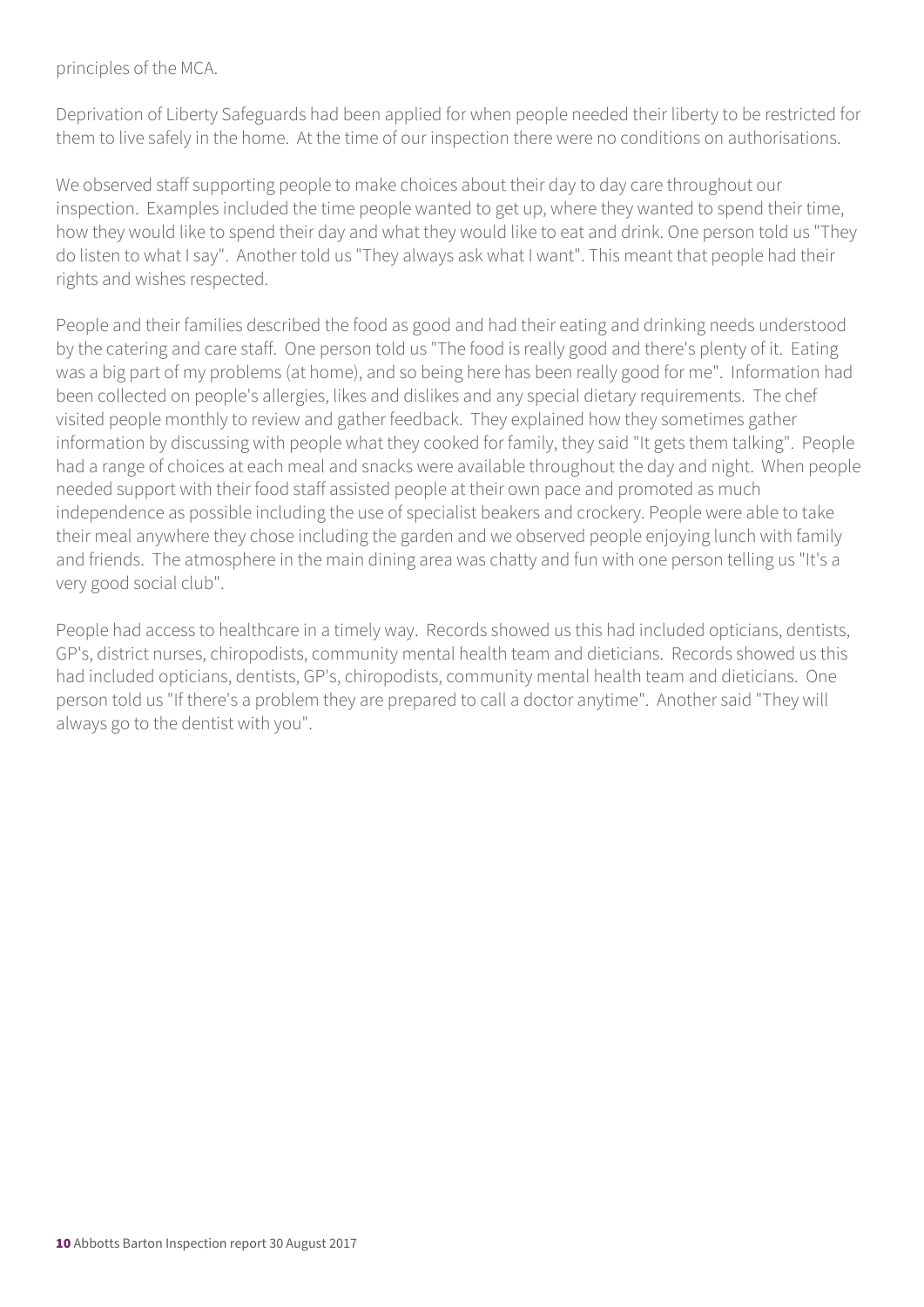People and their families described the staff as caring. One person told us "The standard of care given is very high". Another said "Everybody is kind". We spoke with another who told us "The staff are lovely and very cheerful which makes a difference". We observed relaxed and friendly interactions between staff and people and care being provided in an unhurried manner at the persons pace. A relative told us "(Relative) can get frustrated and staff show real patience. All the staff talk to her by name. (Relative) really likes (member of staff) and always gives her a big smile".

Staff had a good knowledge of people which enabled effective communication. One care worker explained "I've got to know (name). If you can make her laugh it takes their low mood away. Talking about (name) life and travels; they really love that". One care worker noticed a person was without their spectacles. We observed the staff member go and fetch these, clean them and show them to the person before gently placing the spectacles on their head . One care worker explained their role in supporting people with their hearing. "I go and check hearing aids and batteries and make sure they are working. It's very important people can hear". We observed a meeting where discussions took place about a person moving into the home who had poor sight and ways to support with their communication including organising a white board for messages and information.

People had call bells in their rooms if they needed to call for staff to help them. We observed staff popping in and out of rooms throughout the day of our inspection checking whether people needed anything.

People felt involved in decisions about their care. One person told us "They do listen to what I say, like not going to bed too early at 7.30pm. I prefer to go later, like at 9pm". Another told us "They always ask what I want. They say 'What would you like to put on?'. Throughout the inspection we observed staff explaining their actions to people, giving people time and listening to what they had to say.

Information was available to people about advocacy support should they feel they needed independent support with decision making.

People told us staff respected their right to privacy. We observed staff knocking and waiting to be invited by people before entering their rooms and speaking to people in a respectful manner. People's clothes and personal space reflected a person's individuality.

People were supported to maintain a level of independence. One person enjoyed being in the garden on their own and had a pendant they could use to call for help if needed. Another person explained "I'm very independent. I do as much as I can. Staff say 'We can do that for you' but I like to do it myself. If I'm not able to I call and say I can't manage. They are always very kind here".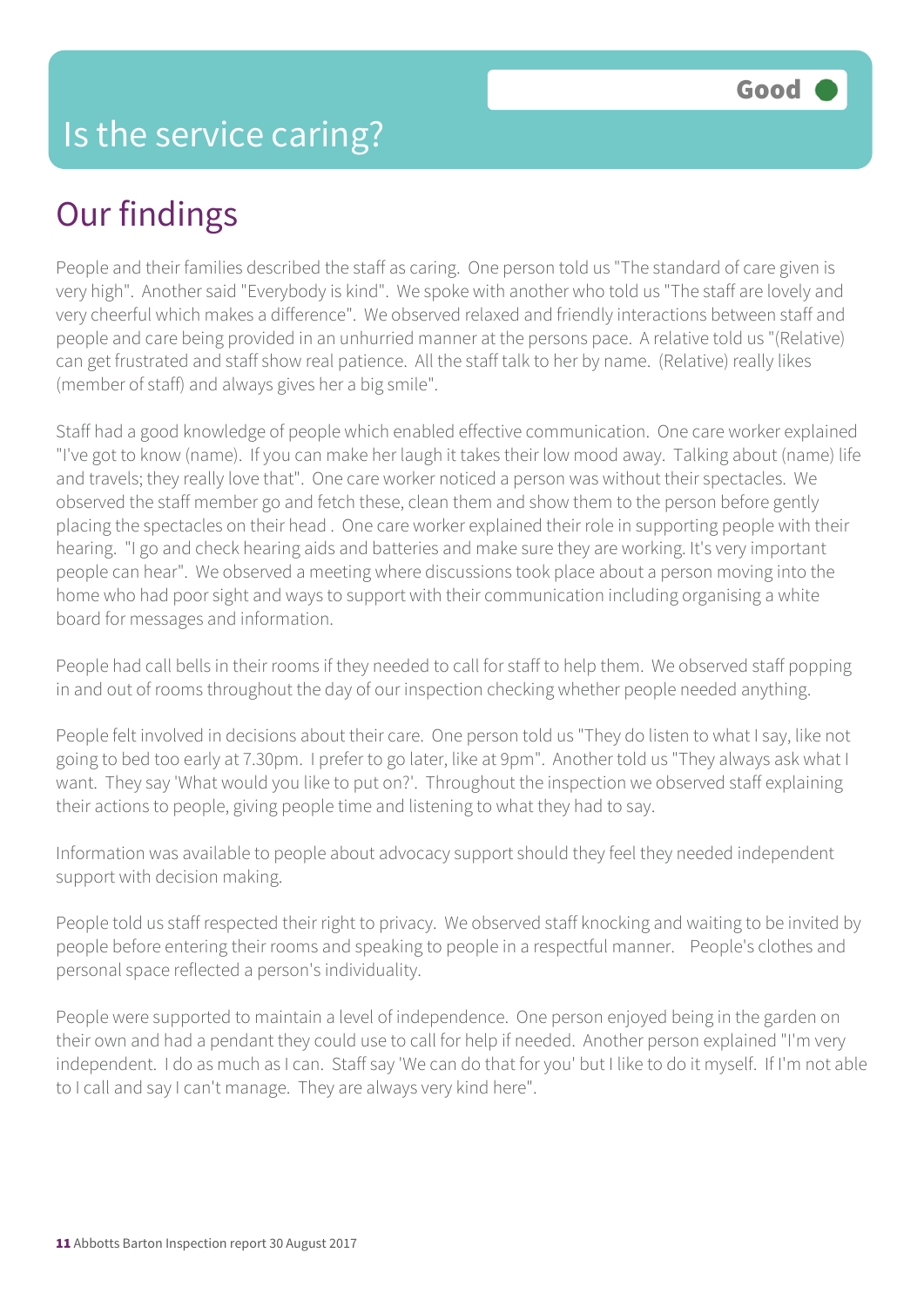Assessments had been completed before a person moved into the service and this information had been used to form their care and support plan. The plans contained clear information about people's assessed needs and the actions staff needed to take to support people. Information gathered also included details of a person's life milestones, career and personal achievements. This meant that staff had a broader understanding of the people they supported which had been reflected in care and support plans. One person experienced a low mood and their care and support plan had detailed life events that contributed to this. Actions for the staff had included recognising the person's feelings and telling them they wanted to help.

Reviews took place monthly and people and their families had been given the opportunity to be involved. We saw that one family had opted for a monthly telephone call and to attend a six monthly review meeting. Staff told us they had time to read care and support plans and were kept up to date with changes. One care worker told us "There was a review and it was decided the person only wants female carers. It's very important that we know this".

People's health conditions were understood by care staff as information had been placed in care and support files that explained the impact they could have on the person's lives. One person had a dementia and a specialist nurse had been working alongside the person and home staff reviewing the care and providing support.

Activities were arranged inside the home and also in the local community. A weekly activity programme, which included weekends, was on display in public areas and in each person's room. It included group activities such as word games, musical performers, physical exercise activities and shared seasonal events such as watching Wimbledon. One person told us "Some activities are very good. I have a go at anything. I like the quizzes". Another told us "They do a pub night with crisps and things like that. They did a tennis and Pimms afternoon. I said 'yes please' to that. They try to accommodate you". A relative explained "Activities make such a difference. (Name) was lonely at the other place". Activities in the community had included bus trips to local places of interest such as steam trains, pub lunches and picnics in the local national park.

People were supported in individual interests and activities. One person enjoyed gardening and the gardener had found activities to include them in that matched their ability such as helping deadhead plants. Another person had tickets for a celebratory speaker and a member of staff accompanied them to the event. Some people chose to spend the majority of their time in their rooms. Activities on a one to one arrangement were available. A care worker explained about one person "We read the paper together but they like to keep to themselves and spending time with their (relative). If I go into their room we talk about their photos, their granddaughter; trying to build up trust with (name)". With spoke with one person who told us "They (staff) are interested in us. They found out I used to be a nurse and they ask me about my work".

Links with the community included Winchester College students coming along to talk to people, a regular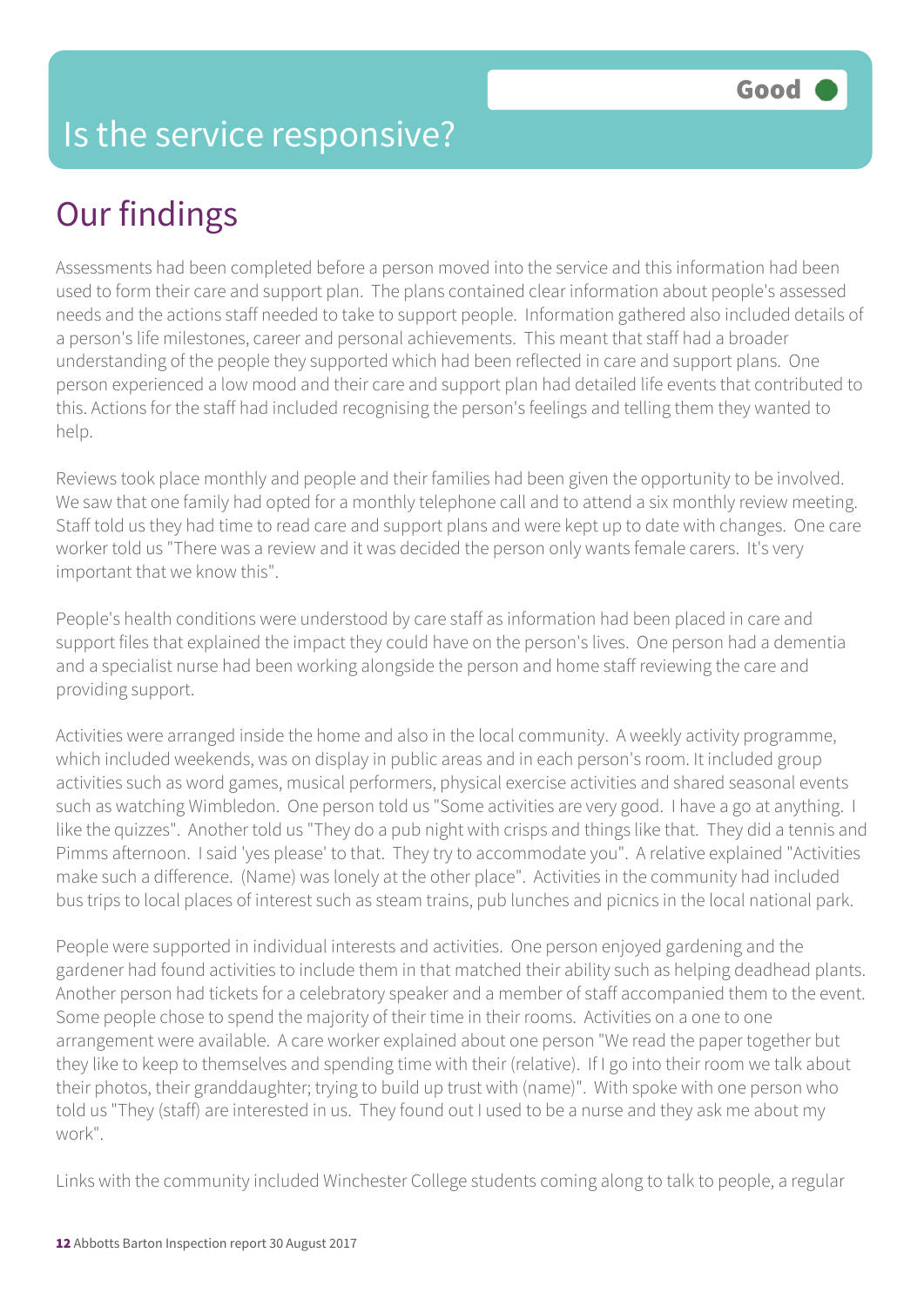arts class and a bible study group. People were supported to keep in touch with families and Wi-Fi and telephone services were available. The home had a café were people could spend time and enjoy a coffee and cake together any time of the day.

A complaints procedure was in place and people and their families were aware of it and felt able to use it if needed. The procedure included details of how to appeal against the outcome of a complaint and provided details of external organisations such as the local government ombudsman. We looked at records that showed us that when complaints had been received they had been investigated in line with the service procedure.